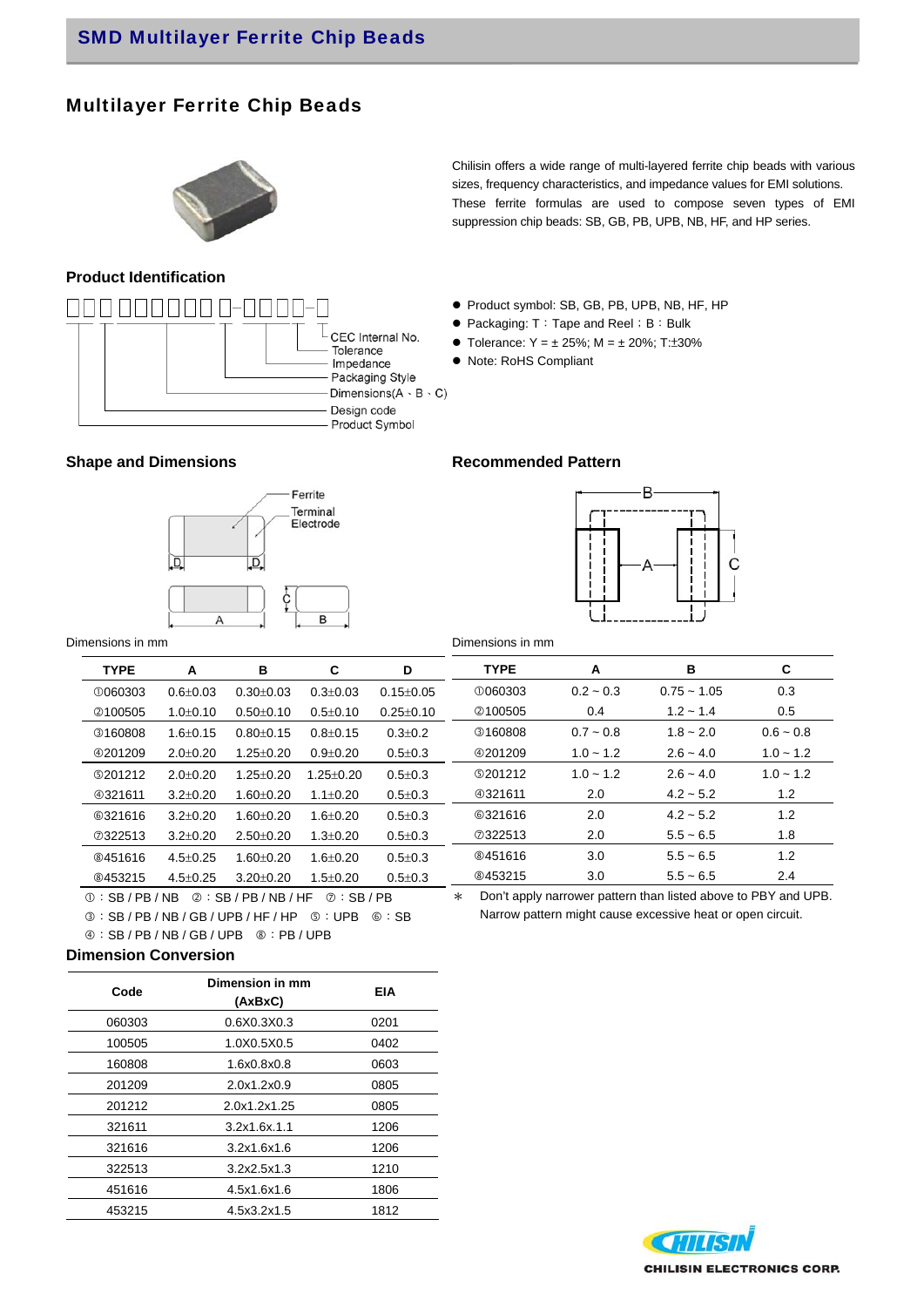### **Electrical Characteristics**

| <b>Part Number</b> | <b>Test Frequency</b><br>(MHz) | Impedance<br>$(\Omega \pm 25\%)$ | <b>DC Resistance</b><br>$(\Omega)$ Max | <b>Rated current</b><br>(mA) Max |  |
|--------------------|--------------------------------|----------------------------------|----------------------------------------|----------------------------------|--|
| SBY060303T-100Y-N  | 100                            | $10\pm30\%$                      | 0.1                                    | 500                              |  |
| SBY060303T-600Y-N  | 100                            | 60                               | 0.4                                    | 200                              |  |
| SBY060303T-121Y-N  | 100                            | 120                              | 0.5                                    | 200                              |  |
| SBY060303T-241Y-N  | 100                            | 240                              | 0.8                                    | 200                              |  |
| SBY060303T-601Y-N  | 100                            | 600                              | . .5                                   | 100                              |  |

Test Instruments : Agilent E4991A Impedance / Material Analyzer







#### **SBY060303T-601Y-N 900** T **800 700 Z 600 400 500 300 200 X100 R** ╥╖ **0 1 10 100 1000 FREQUENCY (MHz) RDC<1.5 Ω Rated Current :100 mA**

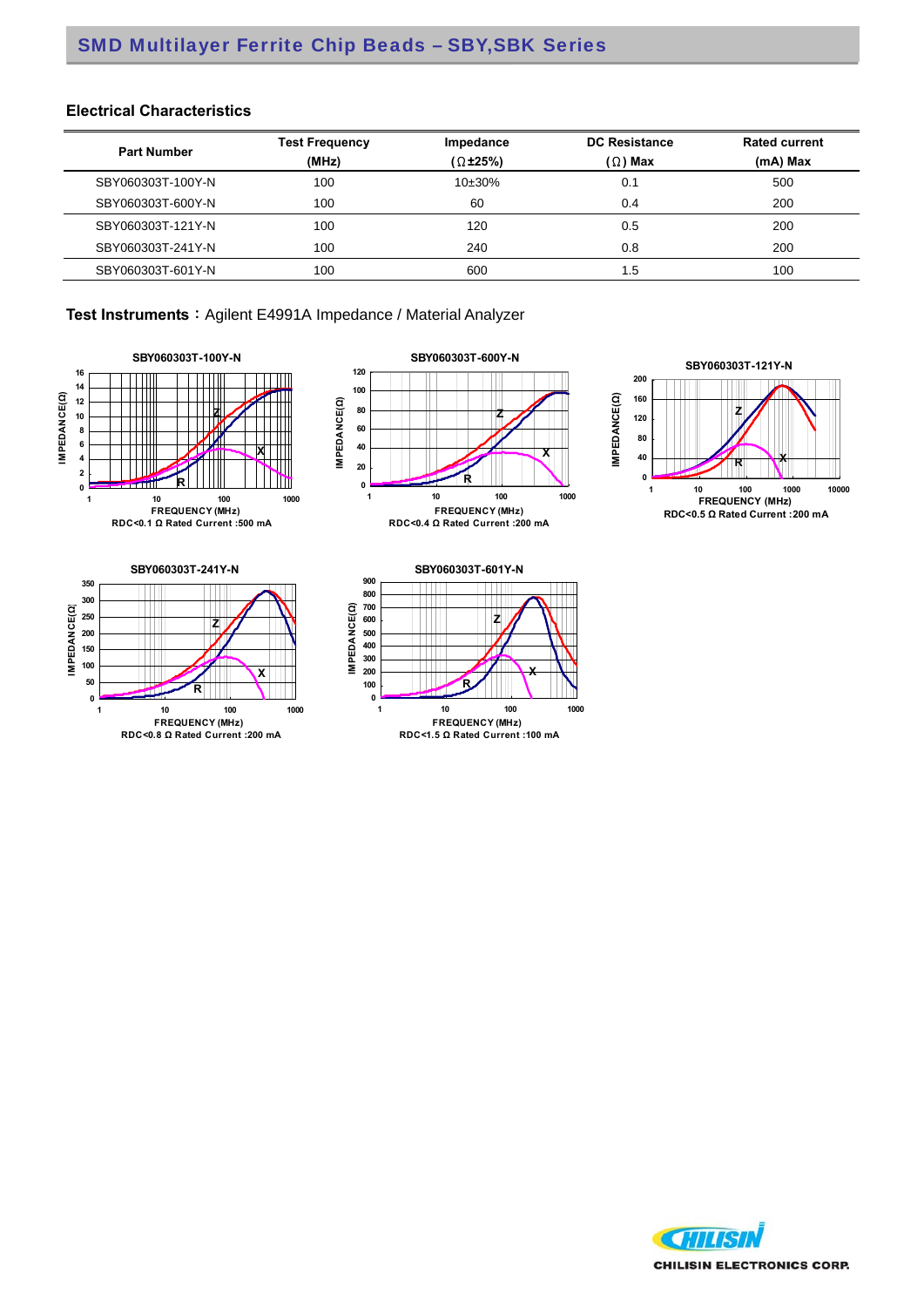#### **Electrical Characteristics**

| <b>Part Number</b> | <b>Test Frequency</b><br>(MHz) | Impedance<br>$(\Omega \pm 25\%)$ | <b>DC Resistance</b><br>$(\Omega)$ Max | <b>Rated current</b><br>(mA) Max |
|--------------------|--------------------------------|----------------------------------|----------------------------------------|----------------------------------|
| SBY100505T-100Y-N  | 100                            | 10±30%                           | 0.05                                   | 500                              |
| SBY100505T-400Y-N  | 100                            | 40                               | 0.20                                   | 500                              |
| SBY100505T-600Y-N  | 100                            | 60                               | 0.20                                   | 500                              |
| SBY100505T-700Y-N  | 100                            | 70                               | 0.20                                   | 500                              |
| SBY100505T-101Y-N  | 100                            | 100                              | 0.25                                   | 500                              |
| SBY100505T-121Y-N  | 100                            | 120                              | 0.25                                   | 500                              |
| SBY100505T-221Y-N  | 100                            | 220                              | 0.40                                   | 400                              |
| SBY100505T-301Y-N  | 100                            | 300                              | 0.50                                   | 300                              |
| SBY100505T-471Y-N  | 100                            | 470                              | 0.50                                   | 300                              |
| SBY100505T-601Y-N  | 100                            | 600                              | 0.60                                   | 300                              |
| SBY100505T-102Y-N  | 100                            | 1000                             | 0.95                                   | 200                              |
| SBY100505T-182Y-N  | 100                            | 1800                             | 1.40                                   | 100                              |
| SBY100505T-222Y-N  | 100                            | 2200                             | 1.40                                   | 100                              |

**Test Instruments**: Agilent E4991A Impedance / Material Analyzer







**RDC<0.2 Ω Rated Current :500 mA**



**RDC<0.25 Ω Rated Current :500 mA**









HITIST **CHILISIN ELECTRONICS CORP.**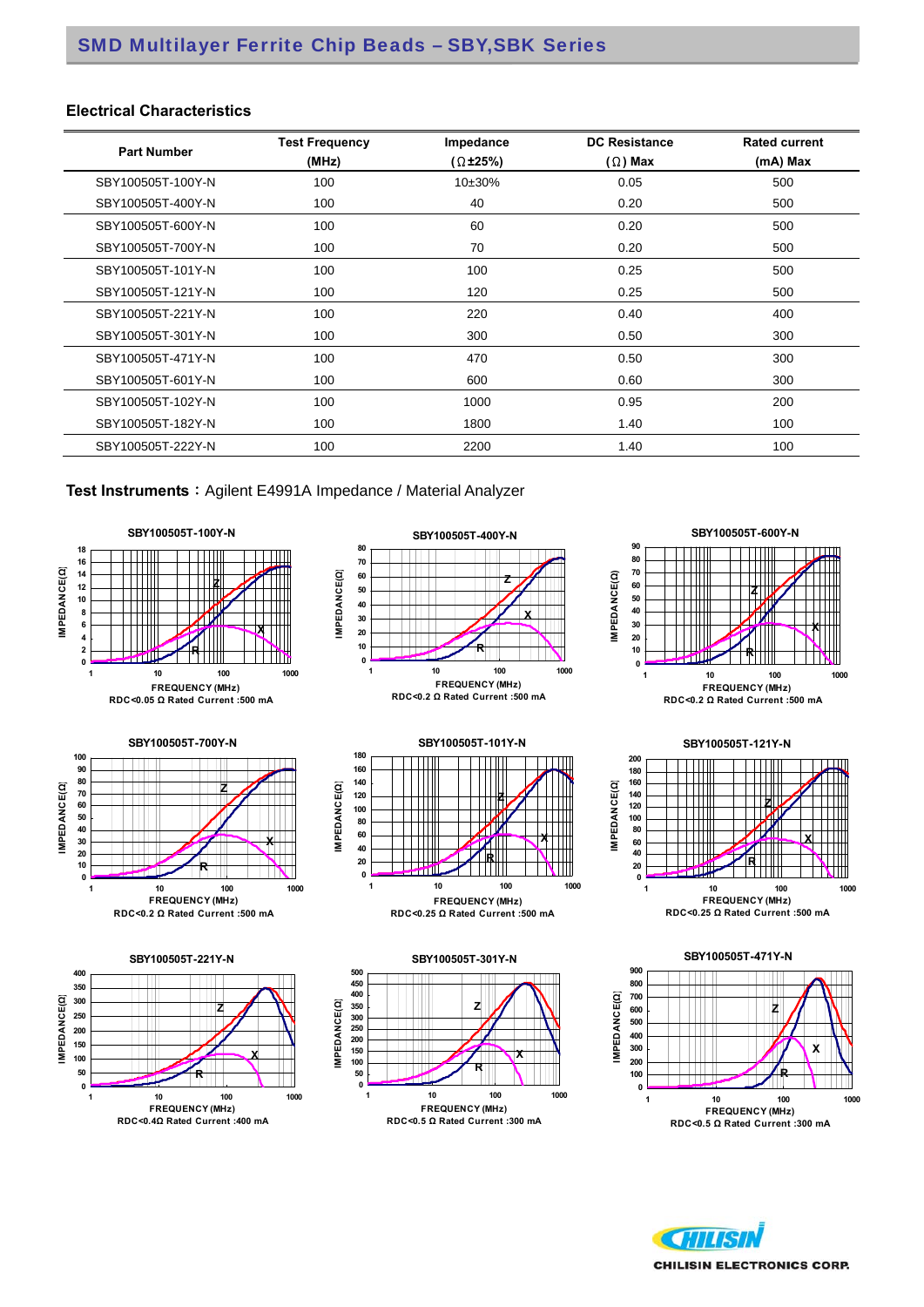







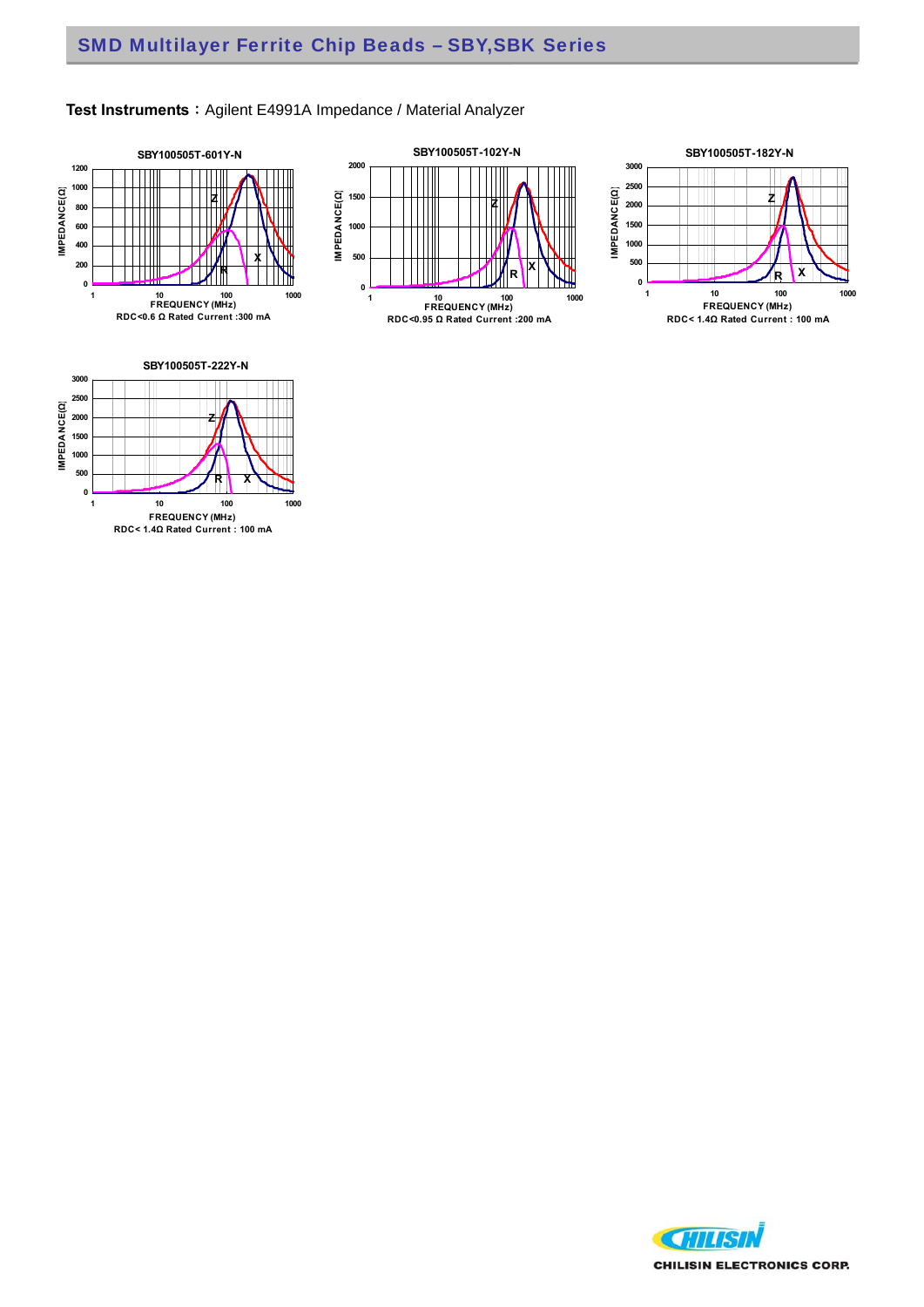#### **Electrical Characteristics**

| <b>Part Number</b> | <b>Test Frequency</b><br>(MHz) | Impedance<br>$(\Omega \pm 25\%)$ | <b>DC Resistance</b><br>$(\Omega)$ Max | <b>Rated current</b><br>(mA) Max |
|--------------------|--------------------------------|----------------------------------|----------------------------------------|----------------------------------|
| SBK160808T-110Y-N  | 100                            | 11±30%                           | 0.05                                   | 500                              |
| SBK160808T-300Y-N  | 100                            | 30                               | 0.10                                   | 400                              |
| SBK160808T-600Y-N  | 100                            | 60                               | 0.10                                   | 400                              |
| SBK160808T-800Y-N  | 100                            | 80                               | 0.15                                   | 400                              |
| SBK160808T-121Y-N  | 100                            | 120                              | 0.25                                   | 400                              |
| SBK160808T-221Y-N  | 100                            | 220                              | 0.30                                   | 300                              |
| SBK160808T-301Y-N  | 100                            | 300                              | 0.40                                   | 300                              |
| SBK160808T-471Y-N  | 100                            | 470                              | 0.50                                   | 300                              |
| SBK160808T-601Y-N  | 100                            | 600                              | 0.50                                   | 300                              |
| SBK160808T-751Y-N  | 100                            | 750                              | 0.60                                   | 300                              |
| SBK160808T-102Y-N  | 100                            | 1000                             | 0.60                                   | 300                              |
| SBK160808T-152Y-N  | 100                            | 1500                             | 0.60                                   | 300                              |
| SBK160808T-222Y-N  | 100                            | 2200                             | 0.80                                   | 200                              |
| SBK160808T-272Y-N  | 100                            | 2700                             | 0.80                                   | 200                              |

#### Test Instruments : Agilent E4991A Impedance / Material Analyzer



















**CHILISIN ELECTRONICS CORP.**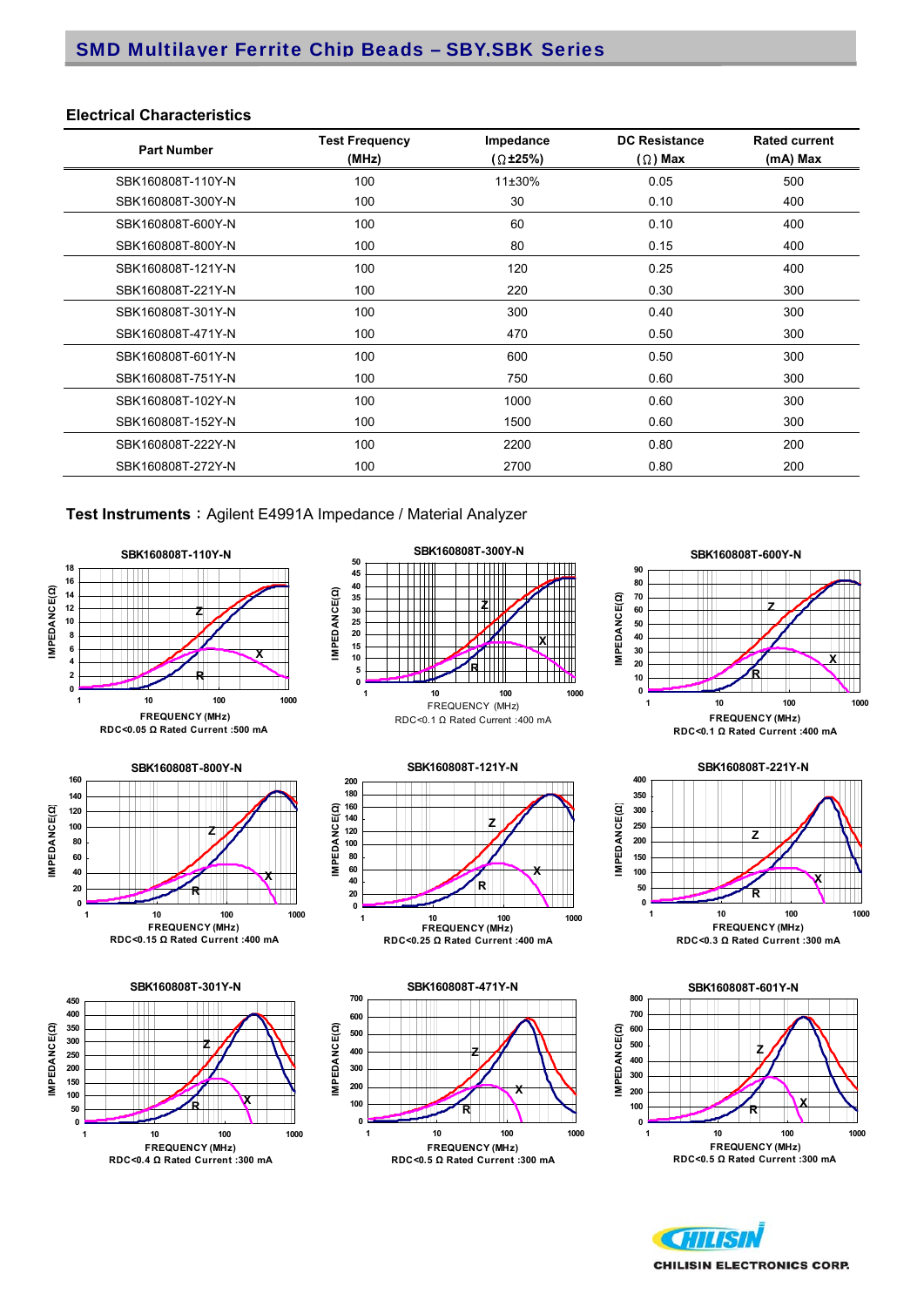

**RDC<0.8 Ω Rated Current :200 mA**

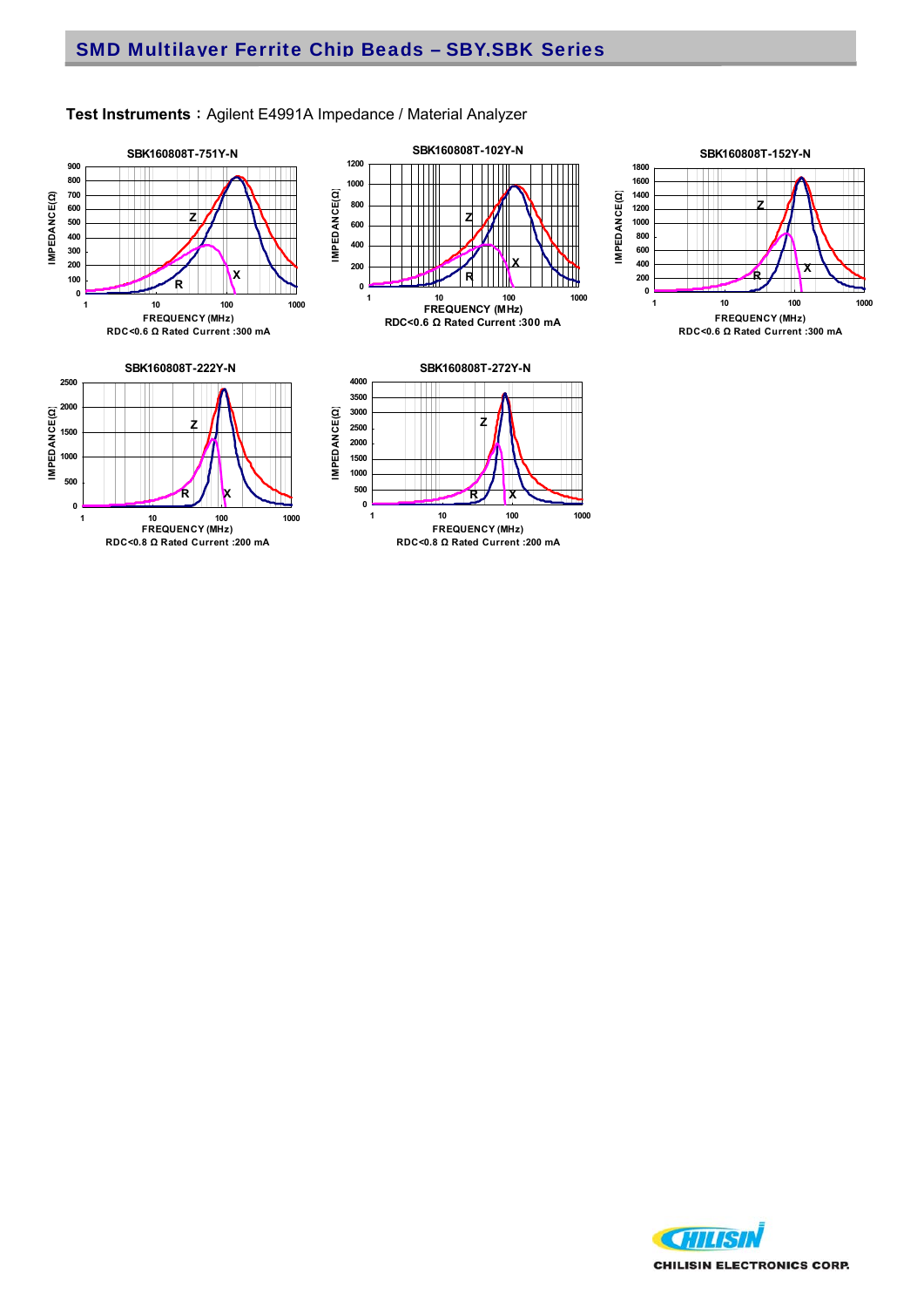#### **Electrical Characteristics**

| <b>Part Number</b> | <b>Test Frequency</b><br>(MHz) | Impedance<br>$(\Omega \pm 25\%)$ | <b>DC Resistance</b><br>$(\Omega)$ Max | <b>Rated current</b><br>(mA) Max |
|--------------------|--------------------------------|----------------------------------|----------------------------------------|----------------------------------|
| SBY201209T-110Y-N  | 100                            | 11±30%                           | 0.10                                   | 600                              |
| SBY201209T-320Y-N  | 100                            | 32                               | 0.10                                   | 600                              |
| SBK201209T-600Y-N  | 100                            | 60                               | 0.15                                   | 500                              |
| SBK201209T-121Y-N  | 100                            | 120                              | 0.25                                   | 300                              |
| SBK201209T-151Y-N  | 100                            | 150                              | 0.25                                   | 300                              |
| SBK201209T-221Y-N  | 100                            | 220                              | 0.30                                   | 300                              |
| SBK201209T-301Y-N  | 100                            | 300                              | 0.30                                   | 300                              |
| SBK201209T-471Y-N  | 100                            | 470                              | 0.30                                   | 300                              |
| SBK201209T-601Y-N  | 100                            | 600                              | 0.40                                   | 300                              |
| SBK201209T-751Y-N  | 100                            | 750                              | 0.50                                   | 200                              |
| SBK201209T-102Y-N  | 100                            | 1000                             | 0.50                                   | 200                              |
| SBK201209T-152Y-N  | 100                            | 1500                             | 0.60                                   | 200                              |
| SBK201209T-202Y-N  | 100                            | 2000                             | 0.70                                   | 200                              |
| SBK201209T-222Y-N  | 100                            | 2200                             | 0.70                                   | 200                              |
| SBK201209T-252Y-N  | 100                            | 2500                             | 0.70                                   | 200                              |
| SBK201209T-272Y-N  | 100                            | 2700                             | 0.70                                   | 200                              |

Test Instruments : Agilent E4991A Impedance / Material Analyzer



**CHILST CHILISIN ELECTRONICS CORP.**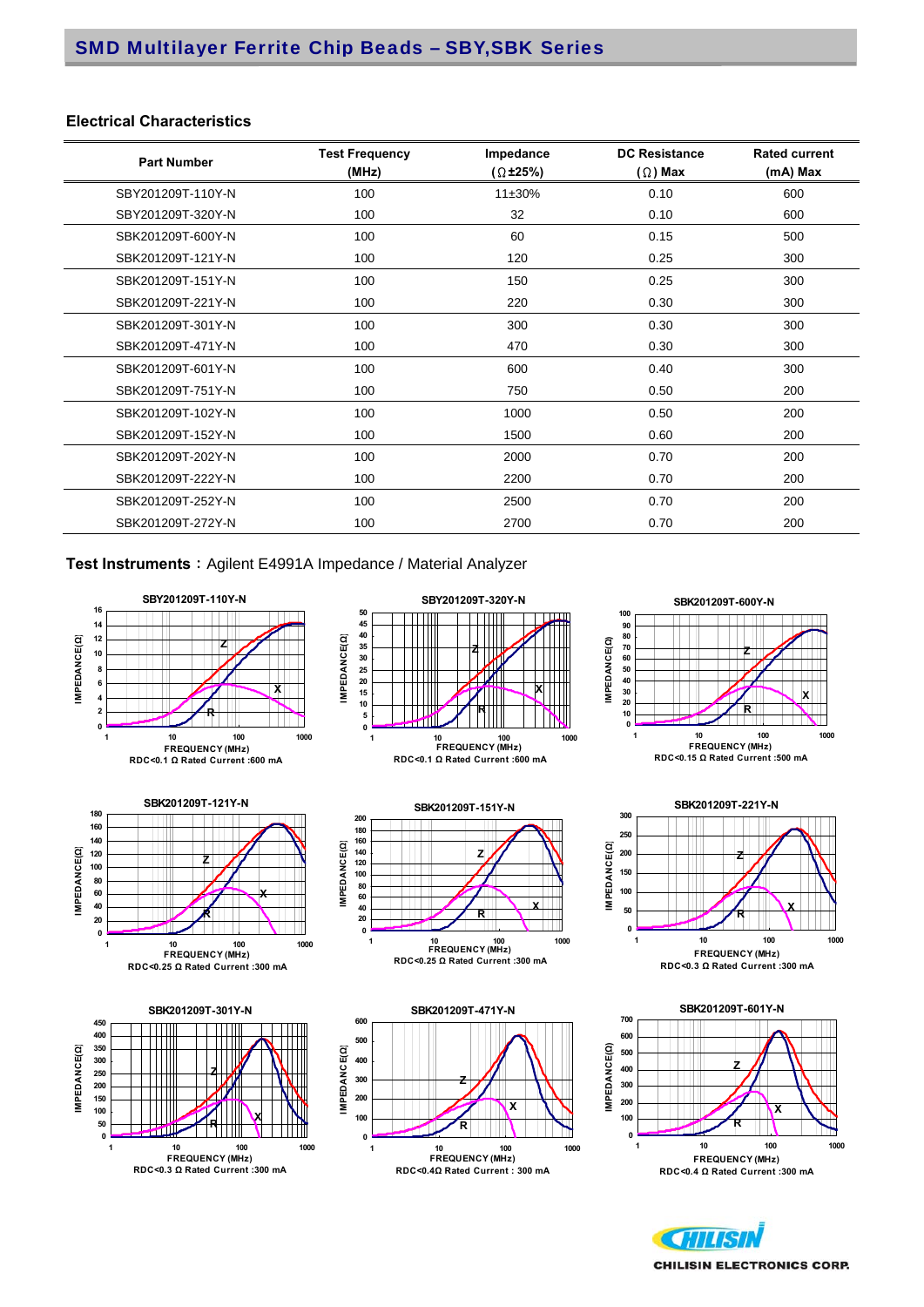



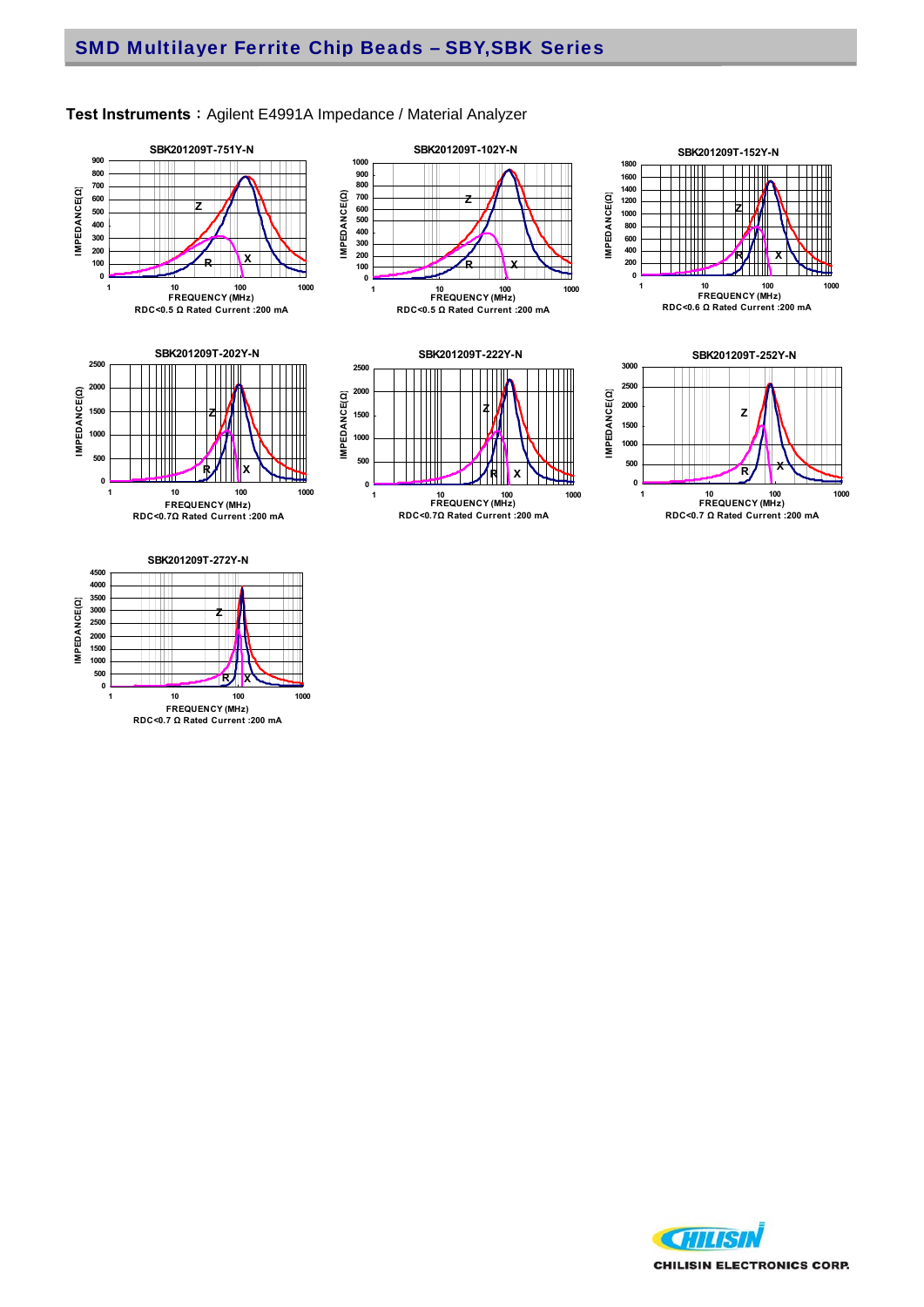#### **Electrical Characteristics**

| <b>Part Number</b> | <b>Test Frequency</b><br>(MHz) | Impedance<br>$(\Omega \pm 25\%)$ | <b>DC Resistance</b><br>$(\Omega)$ Max | <b>Rated current</b><br>(mA) Max |
|--------------------|--------------------------------|----------------------------------|----------------------------------------|----------------------------------|
| SBY321611T-110Y-N  | 100                            | 11±30%                           | 0.05                                   | 600                              |
| SBY321611T-320Y-N  | 100                            | 32                               | 0.05                                   | 600                              |
| SBY321611T-600Y-N  | 100                            | 60                               | 0.10                                   | 500                              |
| SBK321611T-900Y-N  | 100                            | 90                               | 0.15                                   | 500                              |
| SBK321611T-121Y-N  | 100                            | 120                              | 0.15                                   | 500                              |
| SBK321611T-151Y-N  | 100                            | 150                              | 0.15                                   | 500                              |
| SBK321611T-471Y-N  | 100                            | 470                              | 0.20                                   | 400                              |
| SBK321611T-601Y-N  | 100                            | 600                              | 0.30                                   | 400                              |
| SBK321611T-102Y-N  | 50                             | 1000                             | 0.40                                   | 200                              |
| SBK321611T-122Y-N  | 50                             | 1200                             | 0.40                                   | 200                              |
| SBK321611T-152Y-N  | 50                             | 1500                             | 0.45                                   | 200                              |



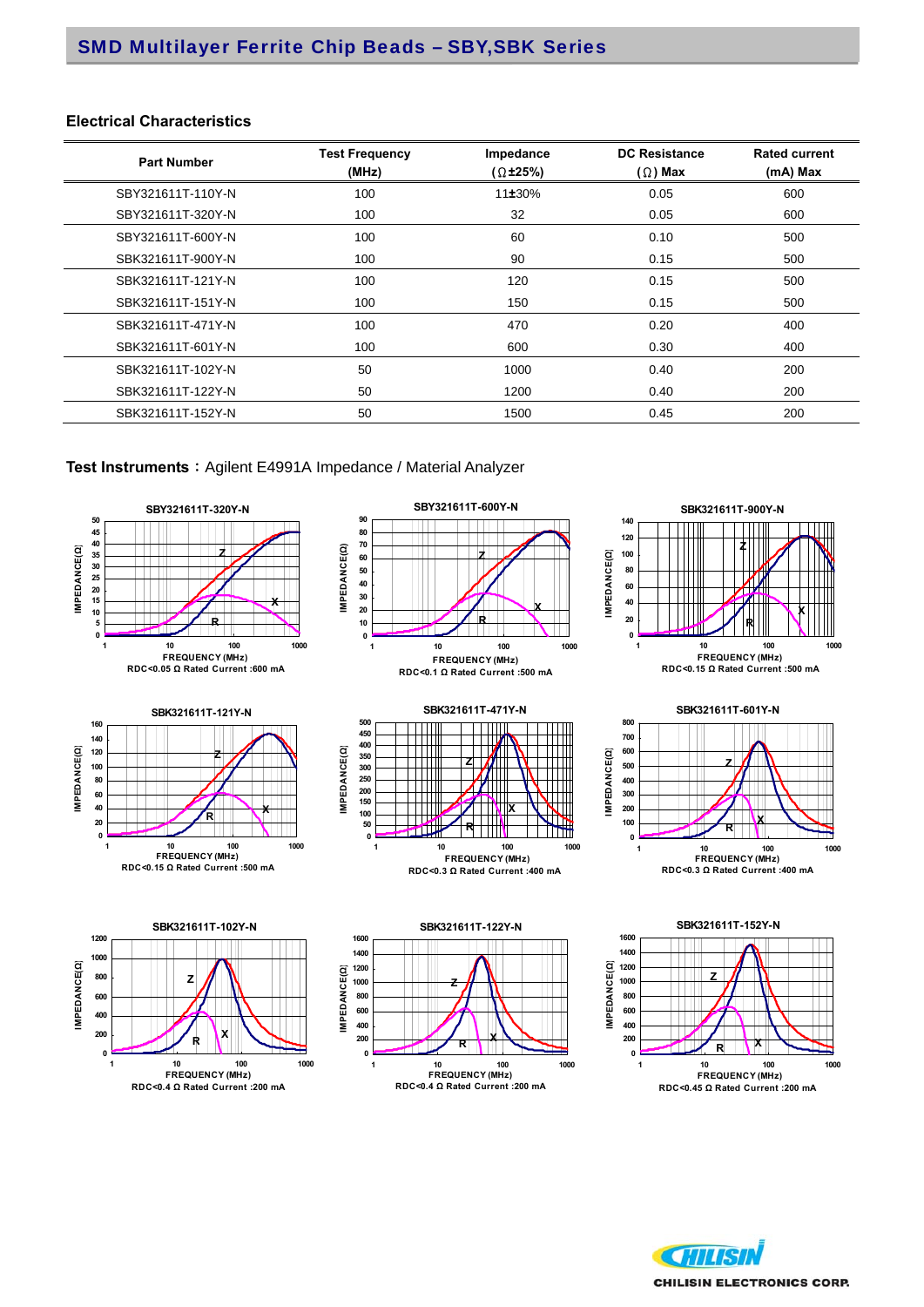#### **Electrical Characteristics**

| <b>Part Number</b> | <b>Test Frequency</b><br>(MHz) | Impedance<br>(Ω±25%) | <b>DC Resistance</b><br>$(\Omega)$ Max | <b>Rated current</b><br>(mA) Max |  |
|--------------------|--------------------------------|----------------------|----------------------------------------|----------------------------------|--|
| SBY321616T-250Y-N  | 100                            | 25                   | 0.10                                   | 500                              |  |
| SBY321616T-600Y-N  | 100                            | 60                   | 0.20                                   | 500                              |  |
| SBK321616T-700Y-N  | 100                            | 70                   | 0.20                                   | 500                              |  |

Test Instruments : Agilent E4991A Impedance / Material Analyzer





### **Electrical Characteristics**

| <b>Part Number</b> | <b>Test Frequency</b> | Impedance           | <b>DC Resistance</b> | <b>Rated current</b><br>$(mA)$ Max |  |
|--------------------|-----------------------|---------------------|----------------------|------------------------------------|--|
|                    | (MHz)                 | $(\Omega \pm 25\%)$ | $(\Omega)$ Max       |                                    |  |
| SBY322513T-320Y-N  | 100                   | 32                  | 0.20                 | 500                                |  |
| SBY322513T-600Y-N  | 100                   | 60                  | 0.20                 | 500                                |  |
| SBY322513T-900Y-N  | 100                   | 90                  | 0.20                 | 500                                |  |
| SBY322513T-121Y-N  | 100                   | 120                 | 0.20                 | 500                                |  |